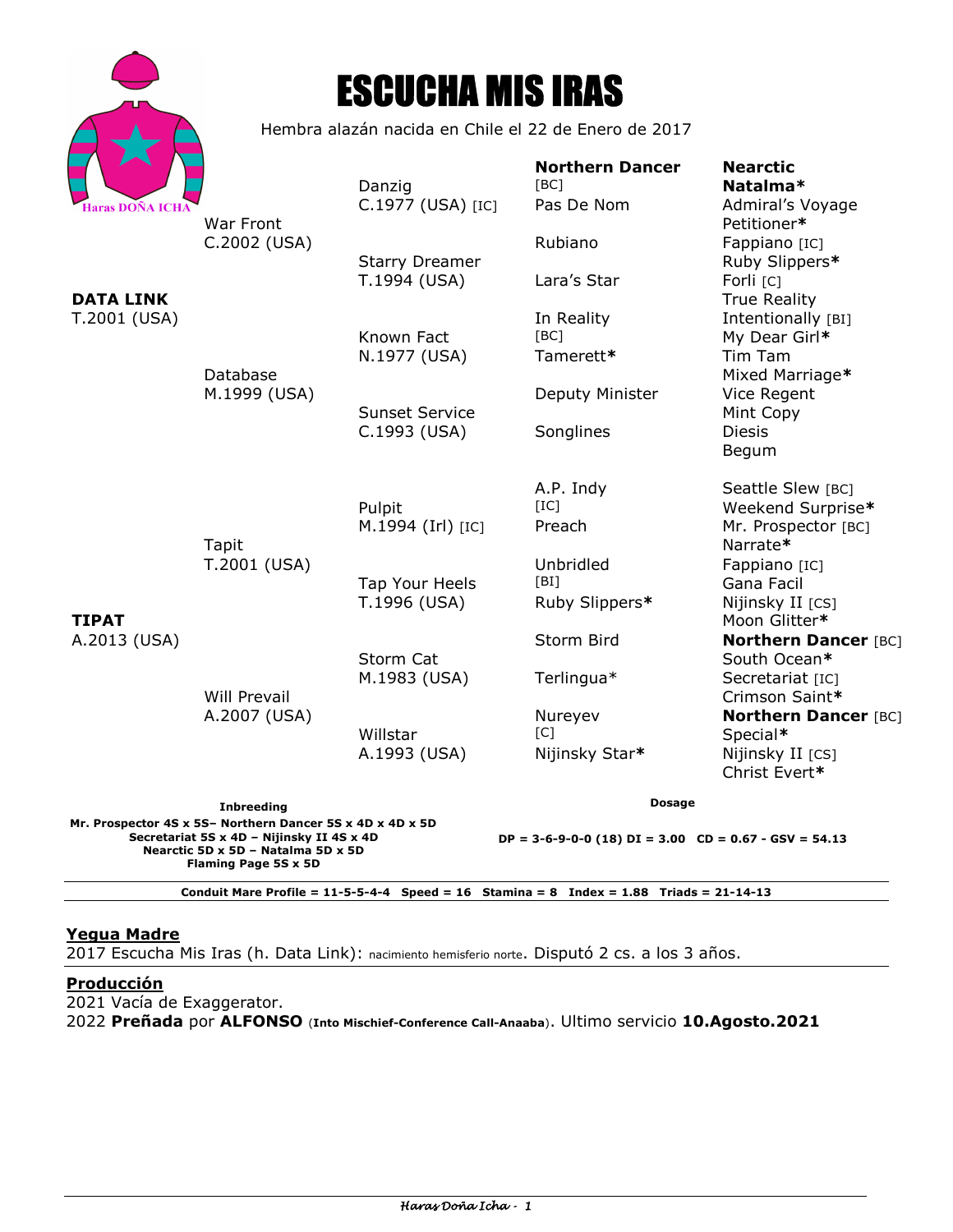#### **LINEA PATERNA**

**DATA LINK** (**2008**). Ganador de 8 cs. en USA, incl. Maker's 46 Mile S **(Gr.1)**, Monmouth S **(Gr.2)**, Citation H **(Gr.2)**, Canadian Turf S **(Gr.3)**; 2° Maker's 46 Mile S **(Gr.1)**, Bernard Baruch H **(Gr.2)**; 3° Canadian Turf S **(Gr.3)**. US\$ 831,335. Pensionado, 2019.

Es padre de **DIAMOND LINK** (ganador en Rusia del Elbrus Cup**-Gr.1**; 2° Summer S**-Gr.1**, Nalchik Derby**-Gr.1**, Probny Prize S**-Gr.3**; 3° Pyatigorsk Derby**-Gr.1**, South Of Russia S**-Gr.1**), **High Tech** (2 cs. en USA; 2ª Indiana Grand S), **RUSHING DREAM** (3 cs. en Rusia, incl. South Of Russia Grand Prix **-Gr.1**, 2yo Grand Prix**-Gr.1**), **SPANISH GLORY** (3 cs. en Rusia, incl. Analogichnaya S**-Gr.2**, Aragva S **-Gr.3**), **SPINNING TOP** (ganador en USA del Tomboy S), **STARDOZA** (2 cs. en USA, incl. Mrs. Henry D. Paxson Memorial S; 2ª Malvern Rose S), **WAR GIANT** (5 cs. en USA, incl. Carry Back S; 2° Mecke S), **Carom** (3 cs. en USA; 3° H. Allen Jerkens S), **Irish Hustle** (3 cs. en USA; 3ª Elge Rapsberry S), **Masked** (2 cs. en USA; 3° William Walker S, Paradise Creek S), **Sent From Heaven** (4 cs. en Canadá; 3° Display S), etc….

## **LINEA MATERNA**

## **1ª madre**

2013 Tipat (h. Tapit): no corrió en USA. Importada en 2017. Madre de:

2017 Escucha Mis Iras (h. Data Link): **ver arriba**.

2018 Talento Clásico (m. Strong Mandate): 3 cs. a los 3 años.

2019 Típica Chilena (h. Exaggerator): fig. a los 2 años.

2020 N.N. (h. Exaggerator):

2021 N.N. (h. Exaggerator):

#### **2ª madre**

93 Willstar (h.Nureyev): ganadora en 5 actuaciones en Francia. US\$ 26.018. Es hermana de **VIVIANA**, **REVASSER**, **HOMETOWN QUEEN**. Madre de:

98 Prima Centauri (h. Distant View): disputó 2 cs. en Francia. Madre de:

- 04 **Bodes Galaxy** (cast. Marju): 2 cs. en 8 actuaciones a los 2 años en Inglaterra; 2º Richmond Stakes (Gr.2); 3º Gimcrack takes **(Gr.2)**. Ganador en USA. US\$ 90,031.
- 07 Alpha Centauri (h. Dynaformer): fig. en USA. Madre de:
	- 15 **Reversethedecision** (h. Scat Daddy): 2 cs. en USA; 2ª Boiling Spring Stakes; 4ª Sand Point Stakes **(Gr.3)**. US\$ 155,020.
- 08 Arabian Song (h. Forestry): ganadora a los 3 años en USA. US\$ 17,533. Madre de:
	- 17 **COUNTRY GRAMMER** (m. Tonalist): 4 cs. en USA, incl. Dubai World Cup **(Gr.1)**, 2022, Hollywood Gold Cup Stakes **(Gr.1)**, Peter Pan Stakes **(Gr.3)**; 2° Californian Stakes **(Gr.2)**, Saudi Cup **(Gr.1)**. US\$ 10,837,320.
	- 18 **Joyful Cadence** (h. Runhappy): ganadora a los 3 años en USA; 2ª Purple Martin Stakes **(L)**; 3ª Miss Preakness Stakes **(Gr.3)**. US\$ 106,857.
- 99 **Starfan** (h. Lear Fan): ganadora en Inglaterra; 3ª London Offices 10th Anniversary Kyoto Sceptbre Stakes. Y en Francia 4ª Prix Marcel Boussac **(Gr.1)**. US\$ 26.215. Madre de:
	- 08 **GLASWEGIAN** (cast. Selkirk): 2 cs. en Francia, incl. Prix de Fontainebleau **(Gr.3)**; 2º Prix Eugene Adam-Grand Prix de Maisons-Laffitte **(Gr.2)**. Ganador de 2 cs. en Hong Kong-con el nombre de Beauty Lad-; 3º January Cup Handicap **(Gr.3)**, Centenary Vase **(Gr.3)**. US\$ 149,134.
- 00 **ETOILE MONTANTE** (h. Miswaki): 7 cs. en Francia y USA, incl. Prix Marcel Boussac Criterium Pouliches-Royal Barriere de Deauville **(Gr.1)**, Prix de La Foret **(Gr.1)**, Palomar Breeders' Cup Handicap **(Gr.2)**, Las Cienagas Handicap **(Gr.3)**; 2ª Prix Maurice de Gheest **(Gr.1)**, Matriarch Stakes **(Gr.1)**, Argent Mortgage Distaff Stakes **(Gr.3)**, Distaff Turf Mile Stakes **(Gr.3)**; 3ª Gainsborough-Poule D'Eassai de Pouliches **(Gr.1)**, Just a Breeders' Cup Handicap **(Gr.2)**. US\$ 659.277. Madre de:

07 Ad Infinitum (m. Storm Cat): ganadora en 3 actuaciones en USA. US\$ 30,800. **Padrillo**.

08 **STARFORMER** (h. Dynaformer): ganadora en Francia; 3ª Prix Vanteaux-Beachcomber Hotels Le Royal Palm **(Gr.3)**. Ganadora de 5 cs. en USA, incl. New York Stakes **(Gr.2)**, Robert G. Dick Memorial Stakes **(Gr.3)**, Long Island Handicap **(Gr.3)**, The Very One Stakes **(Gr.3)**; 3ª Hattie Moseley Stakes **(L)**; 4ª Juddominte Spinster Stakes **(Gr.1)**, Riskaverse Stakes. US\$ 543,126. Madre de: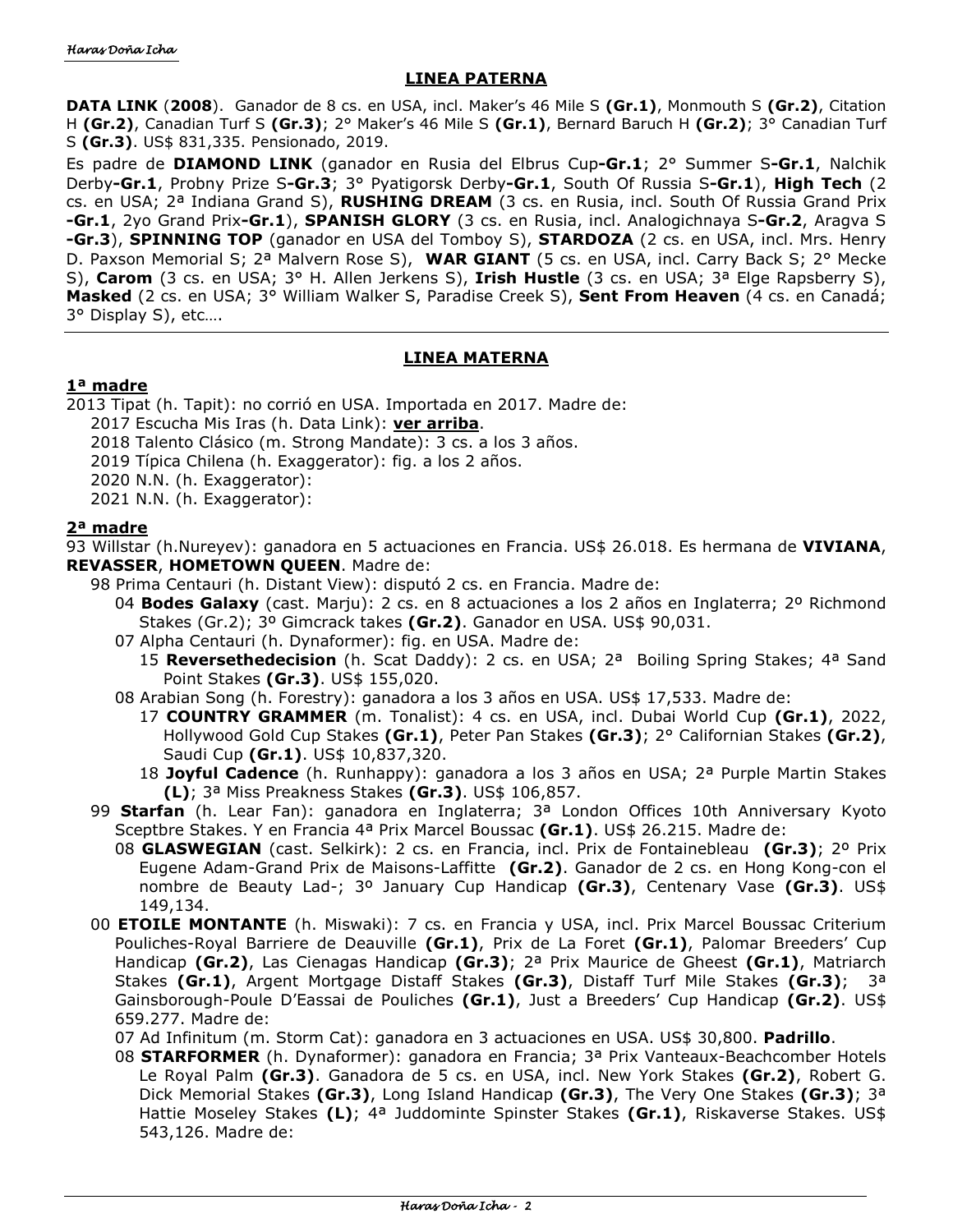#### Haras Doña Icha

- 15 **FLAVIUS** (m. War Front): 2 cs. en Irlanda, incl. Trigo Stakes **(L)** y 2 cs. en USA, incl. Tourist Mile Stakes, Lure Stakes; 2° Seabiscuit Handicap **(Gr.2)**, Seek Again Stakes, Artie Schiller Stakes; 3° First Defence Stakes. US\$ 737,651.
- 18 **Oyster Box** (h. Tapit): 2 cs. en USA; 2ª Pucker Up Stakes **(Gr.3)**, Ontario Damsel Stakes; 3ª Florida Oaks **(Gr.3)**. US\$ 135,601
- 01 Spacecraft (h. Distant View): fig. en Francia. US\$ 11,263. Madre de:
- 08 **Exodus** (m. Montjeu): 4 cs. en Irlanda; 2º Leopardstown Two Thousand Guineas Trial **(Gr.3)**; 4° Criterium De Saint Cloud **(Gr.1)**. US\$ 47,950.
- 02 Jolie Etoile (h. Diesis): disputó 4 cs. en Francia. Madre de:
	- 09 **PREFERENTIAL** (h. Dansili): 3 cs. en Francia, incl. Prix Des Tourelles. Ganadora en USA del Rood and Riddle Dowager Stakes **(L)**; 2ª Kentucky Downs Ladies Marathon Stakes. US\$ 191,080.
	- 12 Petit Trainon (h. Dansili): figs. en Irlanda. Madre de:
		- 17 **KING CARNEY** (m. Australia): 2 cs. en Inglaterra, incl. Silver Tankard Stakes **(L)**. £ 32,894.
- 06 Purissima (h. Fusaichi Pegasus): ganadora en Inglaterra. Madre de:
	- 16 **Red Impression** (h. Dark Angel): 2 cs. en Inglaterra; 3ª Chelmer Fillies' Stakes **(L)**. £ 15,434.
- 07 Will Prevail (h. Storm Cat): **ver arriba**.
- 10 **UNO DUO** (h. Macho Uno): 3 cs. a los 3 años en USA, incl. Fickle Fanny Stakes; 3º Pearl City Stakes. US\$ 171,300. Madre de:
	- 18 **OBLIGATORY** (h. Curlin): 3 cs. en USA, incl. Eight Belles Stakes **(Gr.2)**, Chilukki Stakes **(Gr.3)**; 2ª Cotillion Stakes **(Gr.1)**, Acorn Stakes **(Gr.1)**. US\$ 711,514.
- 11 Touch The Star (h. Tapit): disputó 3 cs. en USA. Madre de:
- 17 **BONNY SOUTH** (h. Munnings): 3 cs. en USA, incl. Twinspires.com Fair Ground Oaks **(Gr.2)**; 2ª Alabama Stakes **(Gr.1)**, George E. Mitchell Black-Eyed Susan Stakes **(Gr.2)**, Falls City Stakes **(Gr.2)**. US\$ 532,150.

#### **4ª madre**

80 Nijinsky Star (h. Nijinsky II): **[Reine Des Meres]**. No corrió en USA. Es hermana materna de **SIX CROWNS**, **WINBLEDON STAR**. Madre de:

84 **HOMETOWN QUEEN** (h. Pleasant Colony): 5 cs. en USA, incl. Magnolia Stakes **(L)**; 2ª Hempstead Handicap **(Gr.1)**, Kentucky Oaks **(Gr.1)**; 3ª Fantasy Stakes **(Gr.1)**. US\$ 254.998. Madre de:

94 **College Hill** (m. Pine Bluff): 4 cs. en USA; 2º William Henry Harrison Handicap. US\$ 123.781. 95 Etats Unis (h. Dixieland Band): no corrió en USA. Madre de:

- 01 **POLLARD'S VISION** (m. Carson City): 6 cs. en USA, incl. Illinois Derby **(Gr.2)**, Leonard Richards Stakes **(Gr.3)**, Lone Star Derby **(Gr.3)**, National Jockey Club Handicap **(Gr.3)**; 2º Pimlico Special Handicap **(Gr.1)**, Pennsylvania Derby **(Gr.2)**, Ohio Derby **(G.2)**, West Virginia Derby **(Gr.3)**, Mineshaft Handicap **(Gr.3)**; 3º Suburban Handicap **(Gr.1)**, Louisiana Derby **(Gr.2)**, Huntington Stakes **(L)**. US\$ 1.430.311. **Padrillo**.
- 97 Lianda (h. Danzig): disputó 3 cs. en USA. Madre de:
	- 07 **Kevlar Kid** (cast. Rock Hard Ten): 3 cs. en USA; 2º San Diego Handicap **(Gr.2)**. US\$ 167,820.
- 98 **BOWMAN'S BAND** (m. Dixieland Band): 7 cs. en USA, incl. Meadowlands Breeders' Cup Stakes **(Gr.2)**, Summing Stakes **(L)**, R.R.M. Carpenter Jr. Memorial Stakes **(L)**, Brandyvine Handicap **(L)**; 2º Oaklawn Handicap **(Gr.1)**, Metropolitan Handicap **(Gr.1)**, Philip H. Iselin Handicap **(Gr.2)**, Sport Page Handicap **(Gr.3)**, dos veces, William Donald Shaefer Handicap **(Gr.3)**, Prairie Meadows Cornhusker Breeders' Cup Handicap **(Gr.3)**, Hal's Hope Handicap **(Gr.3)**, Charles H. Hadry Stakes **(L)**; 3º Whitney Handicap **(Gr.1)**, Pimlico Special Handicap **(Gr.1)**, Woodward Stakes **(Gr.1)**, Saratoga Breeders' Cup Handicap **(Gr.2)**, Skip Away Handicap **(Gr.3)**. US\$ 1.315.774. **Padrillo**. Murió, 2008.
- 01 Salic Law (m. Deputy Commander): 8 cs. en USA; 4º Stymie Handicap. US\$ 291,676. **Padrillo**.
- 06 La Milanesa (h. Mr. Greeley): ganadora en USA. US\$50,117. Madre de:
	- 12 **Ginger N Rye** (h. More Than Ready): 3 cs. en USA; 2ª Dahlia Stakes, All Brandy Stakes. US\$ 141,688.
- 89 **REVASSER** (h. Riverman): ganadora en Francia; 2ª Prix Madame Couterie; 3ª Prix d la Nonette **(Gr.3)**, Prix Finlande; y ganadora de 2 cs. en USA, incl. Tidal Handicap **(Gr.2)**; 2ª Golden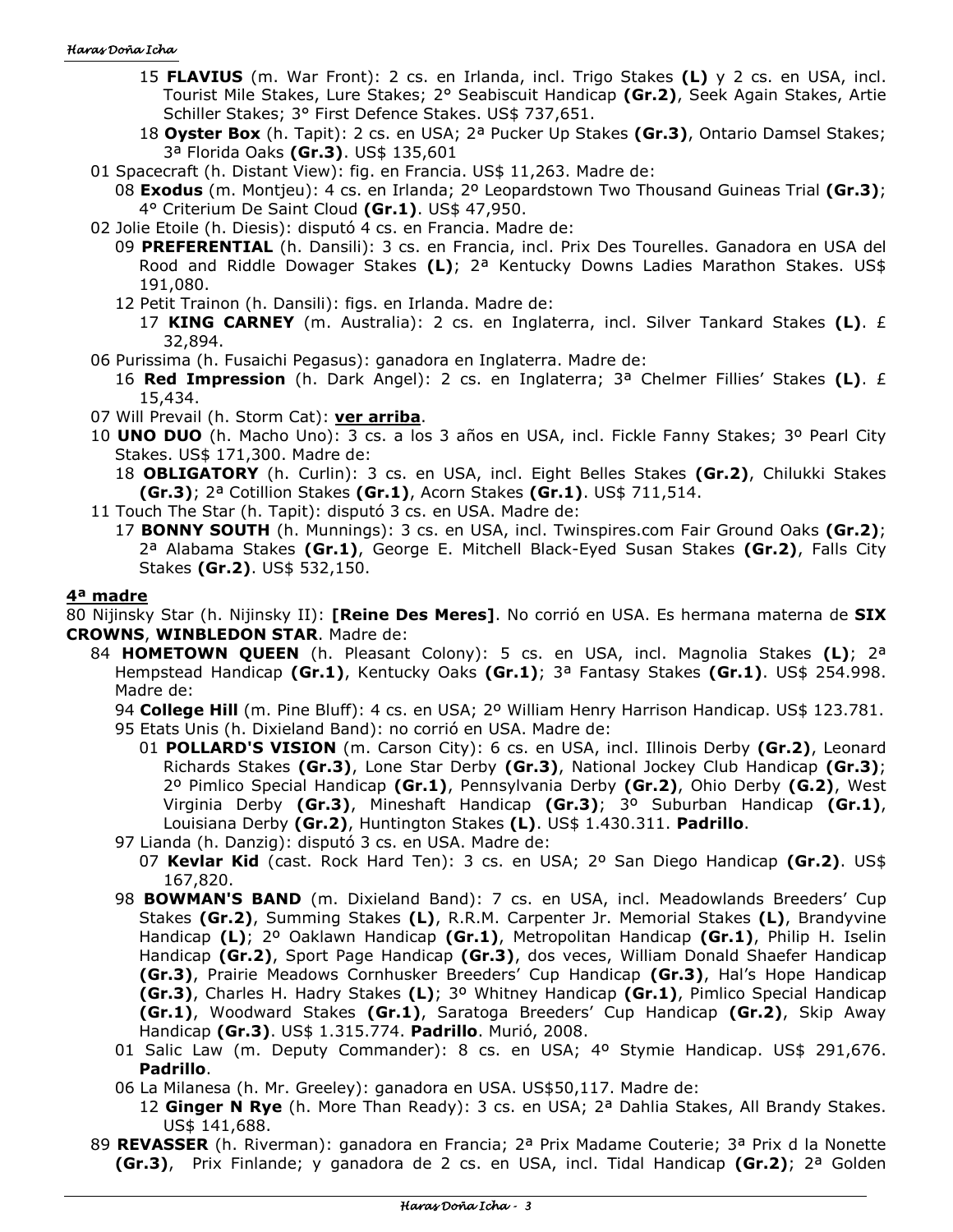Harvest Handicap **(Gr.3)**; 3ª Santa Barbara Handicap **(Gr.1)**, Sheepshhead Bay Handicap **(Gr.3)**. US\$ 232.998; y 3ª en Italia Premio Lydia Tesio **(Gr.2)**. US\$ 310,552. Madre de:

- 96 Road Harbour (h. Rodrigo De Triano): no corrió. Madre de:
	- 08 **HIS EXCELLENCY** (cast. King's Best): 5 cs. en Irlanda, incl. UAE Embassy Juvenile Hurdle **(Gr.2)**; 2º Kingmaker Novices' Chase **(Gr.2)**; 3º Arkle Challenge Trophy Chase **(Gr.1)**, Desert Orchid Chase **(Gr.2)**. £ 106,319.
- 98 **DANCE DREAMER** (m. Nureyev): ganador en 4 actuaciones en Francia. Ganador de 3 cs. en 7 actuaciones en USA, incl. Escondido Handicap; 3º Carleton F. Burke Handicap **(Gr.3)**. US\$ 169.075. **Padrillo**. Murió, 2009.
- 90 **VIVIANA** (h. Nureyev): 3 cs. en Francia, incl. Prix Melisande; Prix des Tuileries; 2ª Prix de Psyche **(Gr.3)**. US\$ 98,839. Madre de:
	- 98 **TATES CREEK** (h. Rahy): 11 cs. en USA, incl. Yellow Ribbon Stakes **(Gr.1)**, Gamely Breeders' Cup Handicap **(Gr.1)**, Diana Handicap **(Gr.2)**, Las Palmas Handicap **(Gr.2)**, San Gorgonio Handicap **(Gr.2)**, Noble Damsel Handicap **(Gr.3)**, Jenny Wiley Stakes **(Gr.3)**, Finlandia Cup Handicap **(L)**; 2ª John C. Mabee Handicap **(Gr.1)**, Just A Game Breeders' Cup Handicap **(Gr.3)**. US\$ 1.471.674. Madre de:

05 Routine (h. Empire Maker): no corrió en USA. Madre de:

12 **Module** (h. Harlan's Holiday): ganadora en USA; 3ª Ginger Brew Stakes. US\$ 60,470.

- 99 **SIGHTSEEK** (h. Distant View): 12 cs. en USA, incl. Ogden Phipps Handicap **(Gr.1)**, Go For Wand Handicap **(Gr.1)**, Humana Distaff Handicap **(Gr.1)**, Beldame Stakes **(Gr.1)**, Ruffian Handicap **(Gr.1)**, Rampart Handicap **(Gr.2)**, Top Flight Handicap **(Gr.2)**, Raven Run Stakes **(Gr.3)**; 2ª Santa Margarita Invitational Handicap **(Gr.1)**, Santa Monica Handicap **(Gr.1)**, Go For Wand Handicap **(Gr.1)**, La Canada Stakes **(Gr.2)**. U\$ 2.445.216. Madre de:
	- 08 **Raison D'Etat** (m. A.P. Indy): 2 cs. en USA; 2º Curlin Stakes; 3º Discovery Handicap **(Gr.3)**. US\$ 134,,035.
	- 09 **Night Site** (m. Giant's Causeway): ganador en Rusia; 2º Granit II Stakes **(Gr.2)**.
- 00 **SPECIAL RATE** (m. Pulpit): 4 cs. en USA, incl. Bien Bien Stakes y 6 figs. en 12 actuaciones. US\$ 187.950. **Padrillo**.
- 02 Quest To Peak (h. Distant View): disputó una carrera en USA. Madre de:
	- 07 **SPECIAL DUTY** (h. Hennessy): *Campeona 2 Años en Europa, 2009*. Ganadora de 4 cs. en 10 actuaciones, incl. Poule D'Essai Des Pouliches **(Gr.1)**, Electroluc Cheveley Park Stakes **(Gr.1)**, Stanjames.com 1000 Guineas Stakes **(Gr.1)**, Prix Robert Papin **(Gr.2)**; 2ª Darley Prix Morny **(Gr.1)**, Prix Yacowlef **(L)**; 3ª Prix Imprudence **(Gr.3)**. U\$ 1,070,938. Madre de:

12 **Southbank** (h. Tapit): en Francia 2ª Prix Yacowlef **(L)**. € 15,500.

- 08 Exemplify (h. Dansili): ganadora en Inglaterra. Madre de:
	- 15 **EXPERT EYE** (m. Acclamation): 4 cs. en en Inglaterra, incl. Vintage Stakes **(Gr.2)**, Jersey Stakes **(Gr.3)**, Sky Bet City Of York Stakes **(Gr.3)**; 2° Qatar Sussex Stakes **(Gr.1)**, Greatwood Greenham Stakes **(Gr.3)**. En Francia 3° Prix De Moulin De Longchamp **(Gr.1)**. Ganador en USA de la Breeders' Cup Mile Stakes **(Gr.1)**. US\$ 1,827,455. **Padrillo** en Inglaterra.
- 03 **CONFECTIONIAT** (m. Rahy): **invicto** en 2 actuaciones en USA, incl. Best Pal Stakes **(Gr.2)**. US\$ 121.800.

93 Willstar (h.Nureyev): **ver arriba**.

#### **5ª madre**

71 **CHRIS EVERT** (h. Swoon's Son): **[Reine Des Meres]**. *Campeona 3 Años en USA. Triple Corona de Hembras.* Ganadora de 10 cs., incl. Coaching Club American Oaks **(Gr.1)**, Mother Goose Stakes **(Gr.1)**, Acorn Stakes **(Gr.1)**, Demoiselle Stakes **(Gr.3)**, Golden Rod Stakes **(Gr.3)**, Hollywood Special Stakes, La Canada Stakes; 2ª Frizette Stakes **(Gr.1)**, Alabama Stakes **(Gr.1)**; 3ª Travers Stakes **(Gr.1)**, Comely Stakes **(Gr.3)**. US\$ 679.475. Es hna. materna de **ALL RAINBOWS**. Madre de:

- 76 **SIX CROWNS** (h. Secretariat): **[Reine Des Meres]**. Ganadora de 5 cs., incl. Meadow Queen Stakes; 2ª Ladies Handicap **(Gr.1)**, Queen Charlotte Handicap, Miss Liberty Handicap; 3ª Athenia Handicap, Searching Stakes, Busher Handicap. US\$ 136.274. Madre de:
	- 81 Chosen Crown (h. Forli): no corrió. Madre de:
		- 85 Ruling Crown (h. Spectacular Bid): no corrió. Madre de:

95 **Griselda** (h. Red Ransom): 4 cs.; 2ª Canadian Handicap **(L)**, Ontario Colleen Handicap; 3ª E.P. Taylor Stakes **(Gr.2)**. US\$ 191.014.

86 Chosen Slew (h. Slew O' Gold): ganadora en 8 actuaciones. US\$ 17.040. Madre de: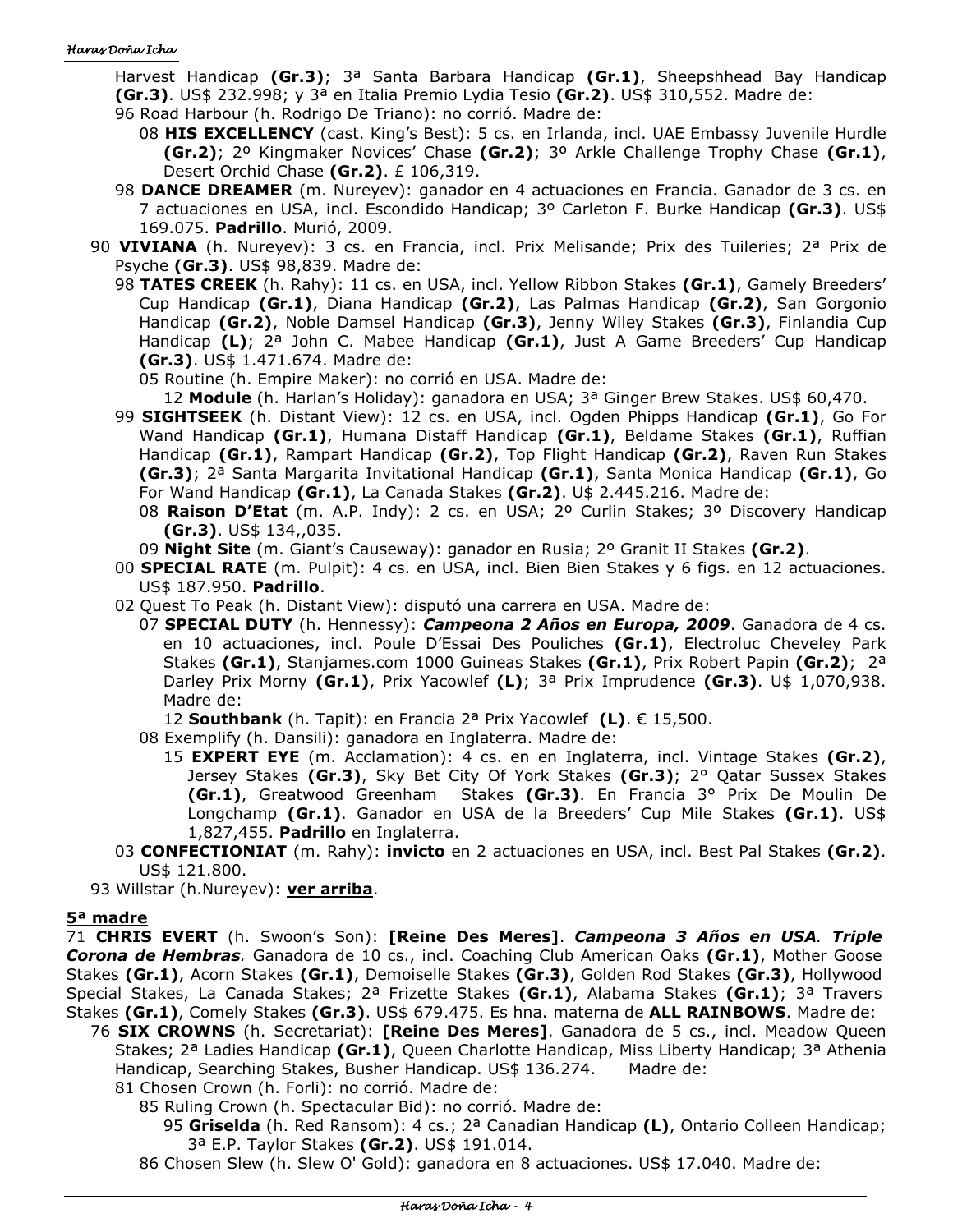- 93 **SKYWALKER'S CHOICE** (m. Skywalker): 4 cs., incl. Sensational Star Handicap; 2<sup>o</sup> Sensational Star Handicap; 3º California Cup Mile Handicap, Crystal Water Handicap. US\$ 190.270.
- 92 Choose A Crown (h. Ogygian): no corrió. Madre de:
	- 96 **Apremont** (m. Silver Deputy): 4 cs. en 11 actuaciones; 2º Gotyam Stakes **(Gr.3)**, Lazaro Barrera Memorial Stakes **(L)**. UA\$ 193.820.
- 82 **CHIEF'S CROWN** (m. Danzig): *Campeón 2 Años en USA*, *1984*. Ganador de 12 cs., incl. Breeder's Cup Juvenile Stakes **(Gr.1)**, Marlboro Cup Invitational Handicap **(Gr.1)**, Flamingo Stakes **(Gr.1)**, Travers Stakes **(Gr.1)**, Blue Grass Stakes **(Gr.1)**, Norfolk Stakes **(Gr.1)**, Saratoga Special Stakes **(Gr.2)**, Swale Stakes **(L)**, **[Q]** en Belmont Park; 2º Preakness Stakes **(Gr.1)**, Futurity Stakes **(Gr.1)**; 3º Belmont Stakes **(Gr.1)**, Kentucky Derby **(Gr.1)**, Woodward Stakes **(Gr.1)**; 4º Breeders' Cup Classic Stakes **(Gr.1)**. US\$ 2.191.000. **Padrillo de éxito** en USA y Europa.
- 84 Olympic Crown (h. Well Decorated): no corrió. Madre de:
	- 93 Carly's Crown (h. Wild Again): 3 cs. US\$ 91.630. Madre de:
		- 99 **FRENCH ASSAULT** (m. French Deputy): 2 cs. en 9 actuaciones, incl. El Joven Stakes **(L)**; 2º Kentucky Cup Juvenile Stakes **(Gr.3)**, Sam Houston Texan Juvenile Stakes **(L)**. US\$ 141.090.
- 85 **CLASSIC CROWN** (h. Mr. Prospector): 4 cs., incl. Frizette Stakes **(Gr.1)**, Gazelle Stakes **(Gr.1)**; 2ª Beldame Stakes **(Gr.1)**, Ruffian Handicap **(Gr.1)**; 3ª Test Stakes **(Gr.1)**. US\$ 535.919. Madre de:
	- 91 Lady Danz (h. Danzig): ganadora en USA. Exportada a Japón. Madre de:
		- 04 **A SHIN F DANZ** (m. Forestry): 9 cs. en Japón, incl. Tokai Oka Sho, Hakugin Soha; 2º Yukan Fuji Sho Ocean Stakes **(Gr.3)**, Summer Cup.
		- 05 **A SHIN G LINE** (m. Giant's Causeway): 9 cs. en Japón, incl. Kokura Daishoten **(Gr.3)**; 2º Asahi Challenge Cup **(Gr.3)**; 3º Kokura Nikkei Open **(L)**, Nagoya Daishoten **(L)**, Manyo Stakes **(L)**, Seishu Jump Stakes.
	- 93 **SILK PHOENIX** (h. Adjudicating): 4 cs. en Japón, incl. Empress Hai; 2ª Unicorn Stakes, Sparkling Lady Cup, Queen Sho. US\$ 958.976.
	- 94 **Ibuki Man Power** (m. Polish Navy): 5 cs. en Japòn; 2º Hanshin Spring Jump. US\$ 1.252.633.
	- 97 Crownprince (h. Seattle Slew): ganadora en Japón. Madre de:
		- 04 **CROWN PRINCESS** (h. Special Week): 7 cs. en Japón, incl. Yonago Stakes **(L)**, Port Island Stakes **(L)**; 3ª Kokura Kinen **(Gr.3)**.
- 88 Jeweled Crown (h. Seattle Slew): ganadora en USA. US\$ 34,567. Madre de:
	- 01 Annika Rules (h. Seeking The Gold): disputó una carrera en USA. Madre de:
		- 12 **GIULIA** (h. Sky Mesa): ganadora a los 3 años en Brasil; 3ª cl. Antonio Carlos Amorin **(L)**. Ganadora de 5 cs. en Uruguay, incl. cls. Gran Premio Ciudad de Montevideo **(Gr.1)**, Gran Premio Estimulo **(Gr.2)**, Agraciada **(Gr.3)**; 2ª cls. Fomento **(Gr.3)**, Los Haras **(Gr.3)**, Stud Book Uruguayo; 3ª cl. Gran Premio General Artigas **(Gr.2)**.
- 97 **Tribunal** (m. Deputy Minister):; 3 cs.; 3º Santa Anita Handicap **(Gr.1)**, San Bernardino Handicap **(Gr.2)**. US\$ 315.140.
- 78 **Tournament Star** (h. Nijinsky II): 3 cs.; 2ª Busher Handicap; 3ª Beaugay Handicap, My Fair Lady handicap. US\$ 75.610. Madre de:
	- 87 Wimbledon (h. Blushing Groom): 2 cs. en 3 actuaciones. US\$ 27.600. Madre de:
		- 93 **DELAY OF GAME** (m. Summer Squall): 16 cs., incl. Stuyvesant Handicap **(Gr.3)**, Tampa Bay Breeders' Cup Stakes **(L)**, dos veces; 2º Shadwell Keeneland Turf Mile Stakes **(Gr.2)**, Queens County Handicap **(Gr.3)**, Ben Ali Stakes **(Gr.3)**; 3º Kentucky Cup Sprint Handicap **(Gr.2)**. US\$ 809.023.
		- 94 **TOP SEED** (m. Wild Again): 7 cs., incl. Woodchopper Handicap **(L)**; 3º John B. Connally Breeders' Cup Turf Handicap **(L)**. US\$ 187.206.
	- 89 Six Love (h. Mr. Prospector): ganadora en 9 actuaciones. US\$ 10.012. Madre de:
		- 94 **SIX ZERO** (m. Linamix): ganador en 5 actuaciones en Francia; 2º Prix La Force **(Gr.3)**, Prix De L'Avre. Ganador de 2 cs. en 6 actuaciones en USA, incl. Navarone Stakes; 2º Big Shot Stakes. US\$ 150.357. **Padrillo** en Perú.
- 79 **WIMBLEDON STAR** (h. Hoist The Flag): 3 cs. en USA, incl. Trevose Stakes. US\$ 41.492. Madre de:

85 Line Call (h. The Minstrel): ganadora a los 3 años en Francia. Madre de: